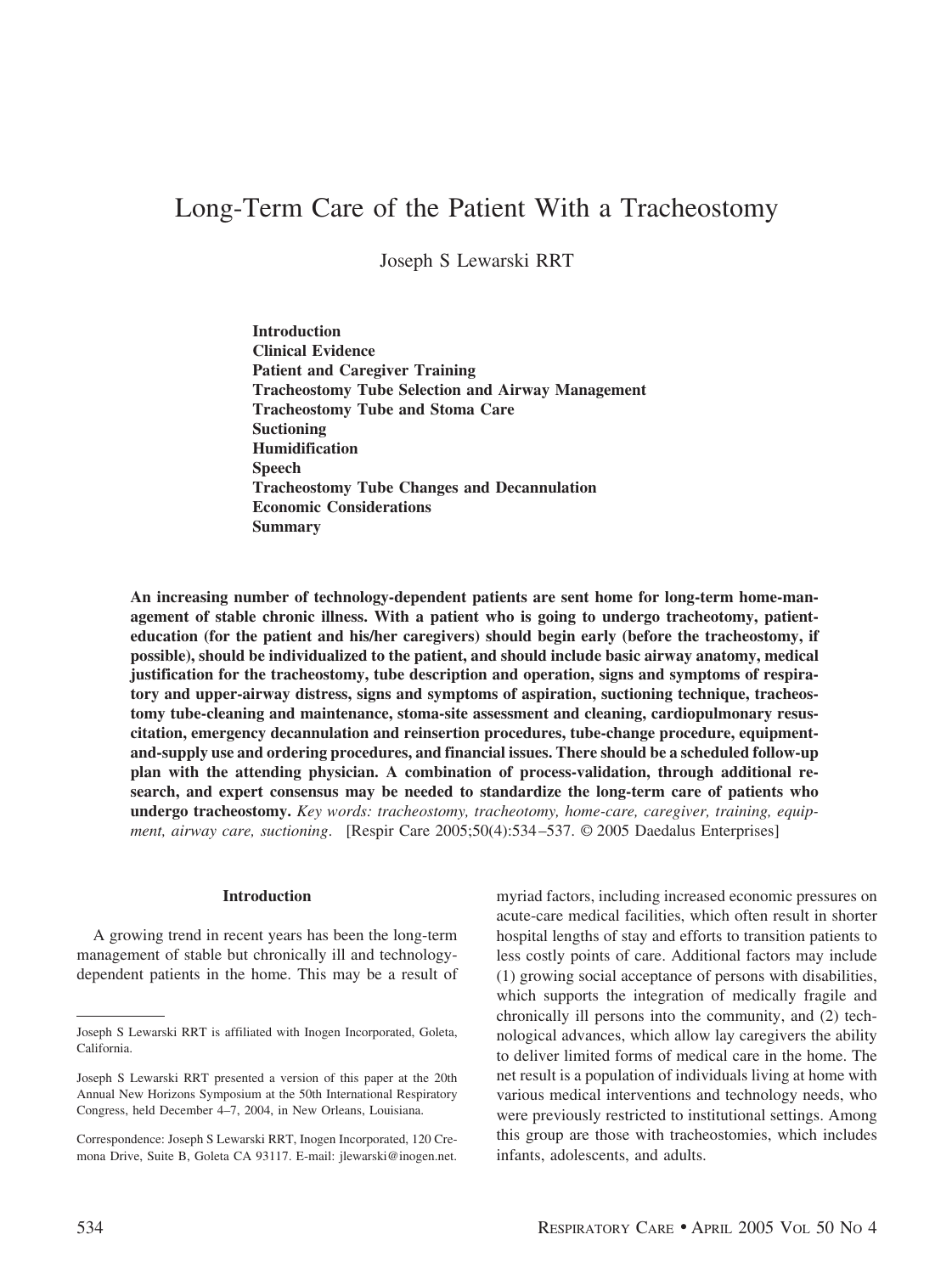The underlying medical conditions contributing to longterm-tracheostomy patients in the home are diverse and may include but not be limited to patients with upperairway deformity or obstruction requiring improved airway management, patients requiring prolonged invasive ventilatory support, and patients with other diseases compromising the integrity of the upper airway. Regardless of the underlying condition, patients requiring long-term tracheostomy care face a series of common obstacles and share a set of common needs.

## **Clinical Evidence**

In a health care environment moving quickly into an evidence-based approach to medical procedures and care, there appears to be an absence of such scientific evidence when seeking guidance and standards for the long-term management of patients with tracheostomies in the home or other noninstitutional environment. There are essentially no controlled studies or substantial peer reviewed research papers to guide care and practice in this field. In a thorough search of the literature, one finds little objective, controlled scientific data, and, as a result, much of the long-term tracheostomy care standard of practice in the United States is based on extrapolations of bedside tracheostomy care performed in acute-care settings. Other factors include local physician practice standards, anecdotal clinical data, third-party insurance payments, and common sense. One of the most comprehensive documents in this field of care is a consensus statement prepared by the American Thoracic Society, entitled *Care of the Child with a Chronic Tracheostomy*, which is a very complete set of recommendations derived from a review of the available and relevant published data, along with the consensus of a panel of experts.<sup>1</sup> Another resource, although more limited in scope, is the American Association for Respiratory Care (AARC) clinical practice guideline governing suctioning of the patient in the home.<sup>2</sup> The current AARC clinical practice guideline, although well referenced, is specific to suctioning only and does not effectively address other issues associated with the long-term care of patients with tracheostomies.

Based on the sources cited above, and on personal experience, the remainder of this article will discuss the components of a long-term tracheostomy care program (Table 1).

### **Patient and Caregiver Training**

Early discharge planning and patient/caregiver training are required components of the care and treatment of any patient with a chronic illness, but are of particular importance in managing patients scheduled for discharge with a tracheostomy and the associated medical and technologi-

Table 1. Components of a Long-Term Tracheostomy Care Program

| Patient and caregiver training        |
|---------------------------------------|
| Appropriate tube selection            |
| Airway management/ventilation         |
| Tracheostomy tube and stoma site care |
| Suctioning needs                      |
| Humidification needs                  |
| Speech                                |
| Tubing change and decannulation       |

cal needs. Experience suggests that patient and caregiver training should begin as early as possible and should be adjusted and individualized to the patient. When possible, training should be initiated in advance of the actual tracheostomy procedure. Both adult and pediatric patient training should include the patient and at least one caregiver, but preferably, two. The details of appropriate patient training extend well beyond the scope of this overview, but at a minimum should include basic airway anatomy, medical justification for the tracheostomy, tube description and operation, signs and symptoms of respiratory and upperairway distress, signs and symptoms of aspiration, suctioning technique, tracheostomy tube cleaning and maintenance, stoma site assessment and cleaning, cardiopulmonary resuscitation, emergency decannulation and reinsertion procedures, tube change procedure (pediatrics), equipment and supply use and ordering procedures, and a scheduled follow-up plan with the attending physician.3

# **Tracheostomy Tube Selection and Airway Management**

Tracheostomy tube selection is commonly the responsibility of the medical facility and physician performing the initial surgical procedure. There are a number of clinical and technical considerations associated with tube selection. Clinical considerations may include the structural shape and anatomy of the airway, ventilation needs via the tracheostomy tube, need for supplemental oxygen, ambulation and activity needs, and speech and feeding concerns. Technical considerations may include tube brand and material, tubing size (diameter and length), need for a cuff, need for fenestration, need for an inner cannula (disposable or reusable), need to integrate with other respiratory devices (eg, swivel connectors, speaking valves). There is no specific research available documenting the optimal choices in tracheostomy tube selection. As a result, local practice standards and facility device preferences may play a major role in the actual tube selection.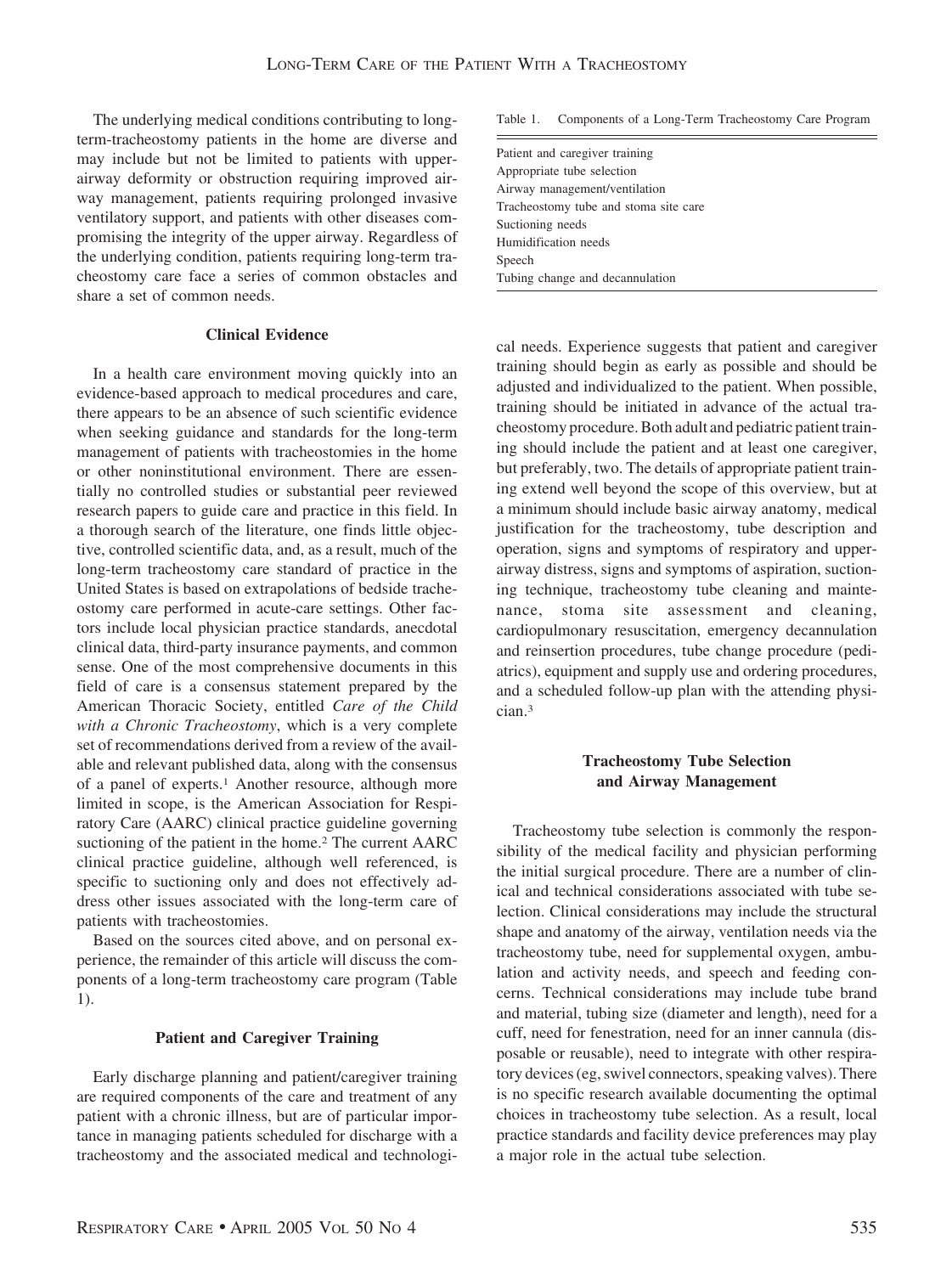## **Tracheostomy Tube and Stoma Care**

Consistent with other components of the long-term management of the patient with a tracheostomy, there is little research or published consensus in regard to long-term tracheostomy tube and stoma care. The frequency of tracheostomy tube-changes varies widely and is often driven by local practice. Nursing journal papers nearly 20 years old make reference to pediatric tubing changes in homecare patients on a schedule ranging from daily to monthly.4 There is essentially no published or recommended standard for adult tracheostomy tube changes, and again most current protocols are the result of local practices. Tracheostomy and stoma-site care also varies greatly, with no single consensus or science-based standard. Common home-care tracheostomy and stoma cleaning agents include hydrogen peroxide, diluted acetic acid, commercial medical disinfectants (eg, Control III), and simple soap and water. Care standards often evolve from the availability of reimbursed resources, such as tracheostomy-care cleaning supplies. Third-party insurance policies often dictate practice by limiting the type and quantity of tracheostomy supplies that will be paid for under the home medical equipment and supply insurance benefit. In many instances, one tracheostomy-care cleaning kit per day is the "allowed amount," and therefore common practice is once-daily tracheostomy and stoma-site cleaning and care.

#### **Suctioning**

Assuring a patent airway and effective secretion management are vital components of long-term tracheostomy care. Suctioning is defined as the mechanical aspiration of secretions from the airway and a necessary part of routine care of the patient with a tracheostomy. The AARC clinical practice guideline "Suctioning of the Patient in the Home" is a relatively complete document that provides guidance that includes patient preparation, the actual suctioning event, and post-suction care. Key elements from the clinical practice guideline include self-suctioning training when possible; guidelines for pre-oxygenation or hyperinflation, which may not be needed for stable home patients; acceptance and promotion of clean (nonsterile) technique; suction catheter size selection; suction catheter insertion depth; frequency of suctioning; reuse of suction catheters; and consensus opposing the routine use of saline lavage.2

## **Humidification**

The human upper airway serves as an anatomical heatand-moisture exchanger, helping to filter, warm, and humidify inspired gas. Under normal conditions, the upper airway efficiently adds heat and moisture and thus produces a temperature gradient starting with ambient at the nose, to body-temperature in the lungs. Bypassing the upper airway may produce unwanted humidity deficit, and as a result it is common practice to provide supplemental heat and humidity to patients with artificial airways. The use of supplemental heat-and-humidity systems in conjunction with long-term-tracheostomy patients in the home varies greatly and is, again, often based more on local practice than on objective scientific evidence. The use of technology to deliver humidification varies and includes largevolume air compressors for flow-generation, heated passive humidifiers, heated and nonheated jet nebulizer systems, and disposable heat-moisture exchangers. The use of heat-and-humidification systems with adult long-termtracheostomy patients is often based solely on local clinical practice, as there is little science and no consensus on this subject. Stable adult patients with adequate systemic hydration often tolerate little or no supplemental humidity and/or heat, as is often evidenced from clinical practice. It appears that many stable adult patients become acclimated to breathing room air via the tracheostomy, although there are little to no objective data validating such. In pediatric long-term-tracheostomy patients, there is a general consensus supporting supplemental heat and humidification in the home, at levels similar to institutional settings. The small airways and low body-weights of infants and children may make them more susceptible to minor changes in systemic fluid balance, increasing the risk of airway/secretion-drying and subsequent humidity deficiency. The goal of supplemental heat and humidity in pediatric longterm-tracheostomy patients is to target the normal physiology, which includes a temperature at the carina of approximately 32–34°C and approximately 100% relative humidity. However, the reality and challenges of home care, including insurance coverage guidelines, environmental obstacles, technology obstacles, and cost constraints, may prevent some pediatric patients from achieving such ideal clinical goals. Ensuring airway patency, effective secretion management, and patient comfort are additional clinical goals and practical end points

# **Speech**

Communication is one of the most important considerations associated with the long-term management of patients with tracheostomies. Loss of effective communication can isolate adult patients and inhibit normal social and communication development in pediatrics. There are a number of tracheostomy adjuncts to promote speech, including cuffless tracheostomy tubes, fenestrated tracheostomy tubes, and one-way speaking valves. All tracheostomy patients should be referred for speech therapy prior to the surgical placement of the tracheostomy or soon thereafter.